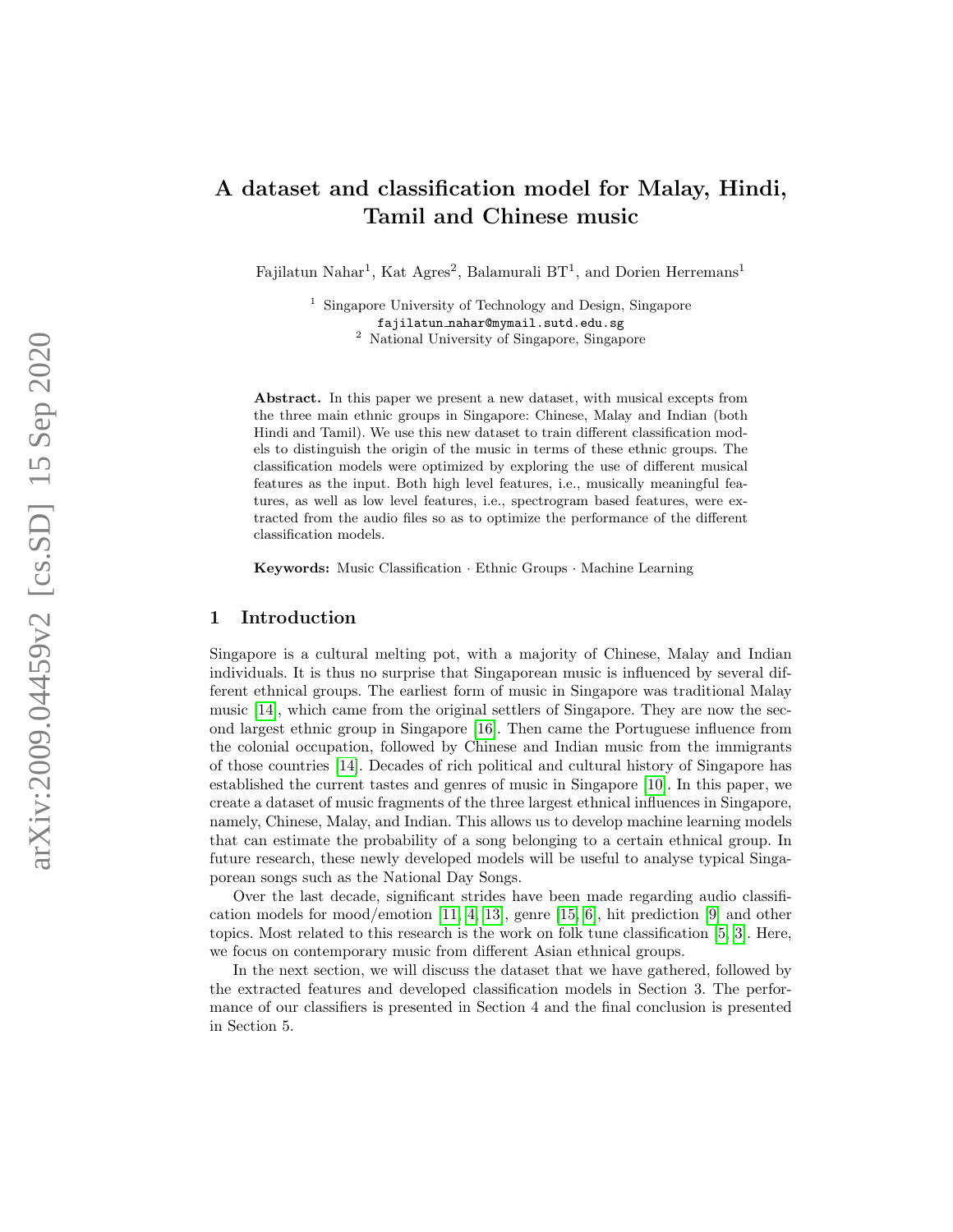## 2 Dataset creation

We used the Spotify API<sup>[3](#page-1-0)</sup> to retrieve a list of songs for each of our ethnical groups. The songs were manually curated by the first author, using search terms in the Spotify API. General search terms like 'Hindi songs', 'Chinese songs', 'Malay songs' and 'Tamil songs' were used, as well as names of popular singers of that specific ethnical group. A total of 15,725 songs were downloaded using the API, of which 3,146 were Chinese songs, 507 Malay songs, 6,729 Hindi songs, and 5,343 Tamil songs. We downloaded the first 30 seconds of the selected songs, some of which are instrumental songs, some contain only vocals, and some are a mix of both. Of these songs, a total of 260 low-level features and 98 high-level features were extracted using Essentia [\[2\]](#page-3-11) and OpenSMILE [\[7\]](#page-3-12) respectively. For high-level features, six of the features were categorical features, so those features were one hot encoded, which increased the feature space to a total of 127 features. For low-level features, temporal data was collected in 0.5 seconds frames, totalling 58 frames per song. These features were averaged for each song. A detailed description of the features and the dataset itself is available online [4](#page-1-1)

Given the large number of extracted features, we do a preliminary exploration of which feature subset is most efficient in the next section.

#### 3 Classification models

There exist many types of classification algorithms that have shown to be effective for audio classification tasks. It is not the intention of this investigation to develop novel architectures or implement complex neural network structures. Instead, we focus on a very influential factor: input features. As per [\[1\]](#page-3-13), features greatly influence the performance of models. In this research, we hence focus on comparing different input representations (both high and low level music features) in basic, fast, and efficient machine learning models that have proven their efficacy in audio classification: logistic regression, k-nearest neighbours (k-NN), support vector machines (SVM) (with Grid search), and random forest.

The dataset was split into a training and test set with a ratio of 80:20. These models were tested using different feature subsets. These subsets can contain different types of features, and might include a feature selection mechanism, as described in Table [1.](#page-2-0) This analysis reveals the most effective features for ethnical origin classification on our new dataset.

Two feature selection methods were implemented: 1) A one-way ANOVA test is used to perform the filter method  $[8]$  where the the p-value is calculated for each feature. Features with a  $p$ -value of less than 0.05 are taken into consideration for further analysis. 2) The other technique is the wrapper method [\[12\]](#page-3-15), where backward elimination was performed by taking subsets of the features to create models using logistic regression. The accuracy of this model was examined and, using an iterative procedure, features were removed. The feature selection process will be stopped when the classifier delivers the best performance.

Preprint accepted to the 13th International Workshop on Music and Machine Learning as part of ECML-PKDD 2020

<span id="page-1-0"></span> $^3$  <https://developer.spotify.com/>

<span id="page-1-1"></span><sup>4</sup> <http://dorienherremans.com/sgmusic>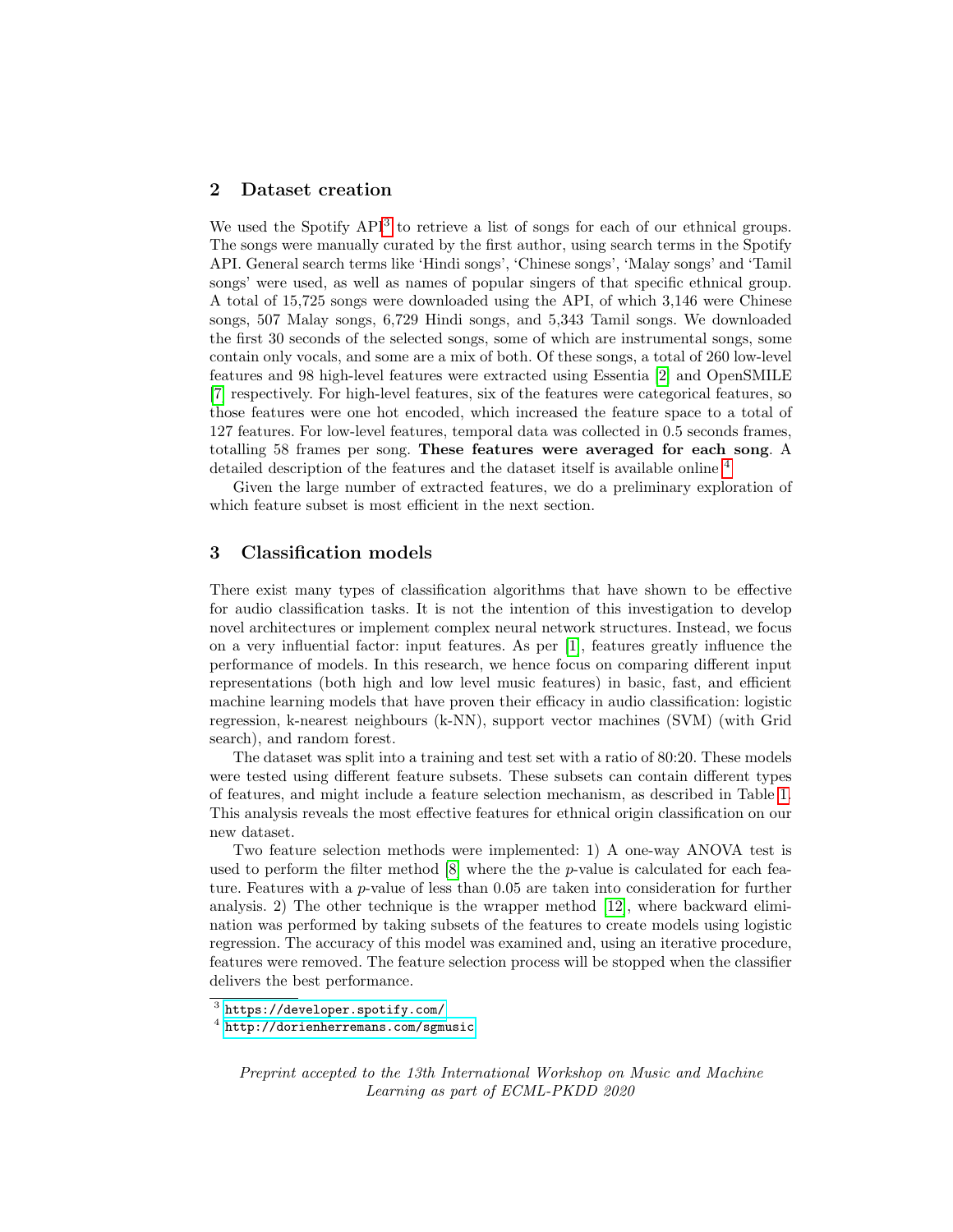## 4 Experiments and results

We set up a preliminary experiment to analyse the influence of different feature representations on the classifier performance. We explored different combinations of high/low level features, with or without feature selection, thus forming Subsets of our data. We should note that these subsets are imbalanced, hence we include the class weighted AUC in the results in Table [1.](#page-2-0)

|    |       |              | Subset No of features Feature type Feature selection method Best Model AUC Accuracy |             |      |      |
|----|-------|--------------|-------------------------------------------------------------------------------------|-------------|------|------|
|    | 260   | low-level    | N A                                                                                 | <b>SVM</b>  | 0.94 | 0.79 |
| 2  | 127   | high-level   | ΝA                                                                                  | $_{\rm RF}$ | 0.88 | 0.70 |
| 3  | 387   | high $&$ low | N A                                                                                 | <b>SVM</b>  | 0.94 | 0.79 |
| 4  | 1,820 | low-level    | ΝA                                                                                  | <b>SVM</b>  | 0.93 | 0.77 |
| 5  | 111   | low-level    | wrapper                                                                             | <b>SVM</b>  | 0.94 | 0.80 |
| 6  | 82    | high-level   | wrapper                                                                             | <b>RF</b>   | 0.88 | 0.70 |
|    | 182   | low-level    | filter                                                                              | <b>SVM</b>  | 0.95 | 0.81 |
| 8  | 67    | high-level   | filter                                                                              | $_{\rm RF}$ | 0.88 | 0.69 |
| 9  | 92    | low-level    | $filter + wrapper$                                                                  | <b>SVM</b>  | 0.95 | 0.81 |
| 10 | 49    | high-level   | $filter + wrapper$                                                                  | R.F         | 0.86 | 0.69 |

<span id="page-2-0"></span>Table 1. Subset description and model results



<span id="page-2-1"></span>Fig. 1. Confusion matrices of two best performing models; left: Subset 9; right: Subset 7. Label 0 is Chinese; 1 is Malay; 2 is Hindi; 3 is Tamil.

The SVM models using Subset 7 and 9 yielded the best AUC score of 95% and an accuracy of 81% on the test data. Both of these subsets contain only low-level features, and were reduced using feature selection methods. The confusion matrices in Fig. [1](#page-2-1) also reveal a very similar performance of these two models. When comparing these two best performing models, we can conclude that Subset 9 is the more desired representation, because it contains less features, and as a result the training time is faster.

Preprint accepted to the 13th International Workshop on Music and Machine Learning as part of ECML-PKDD 2020